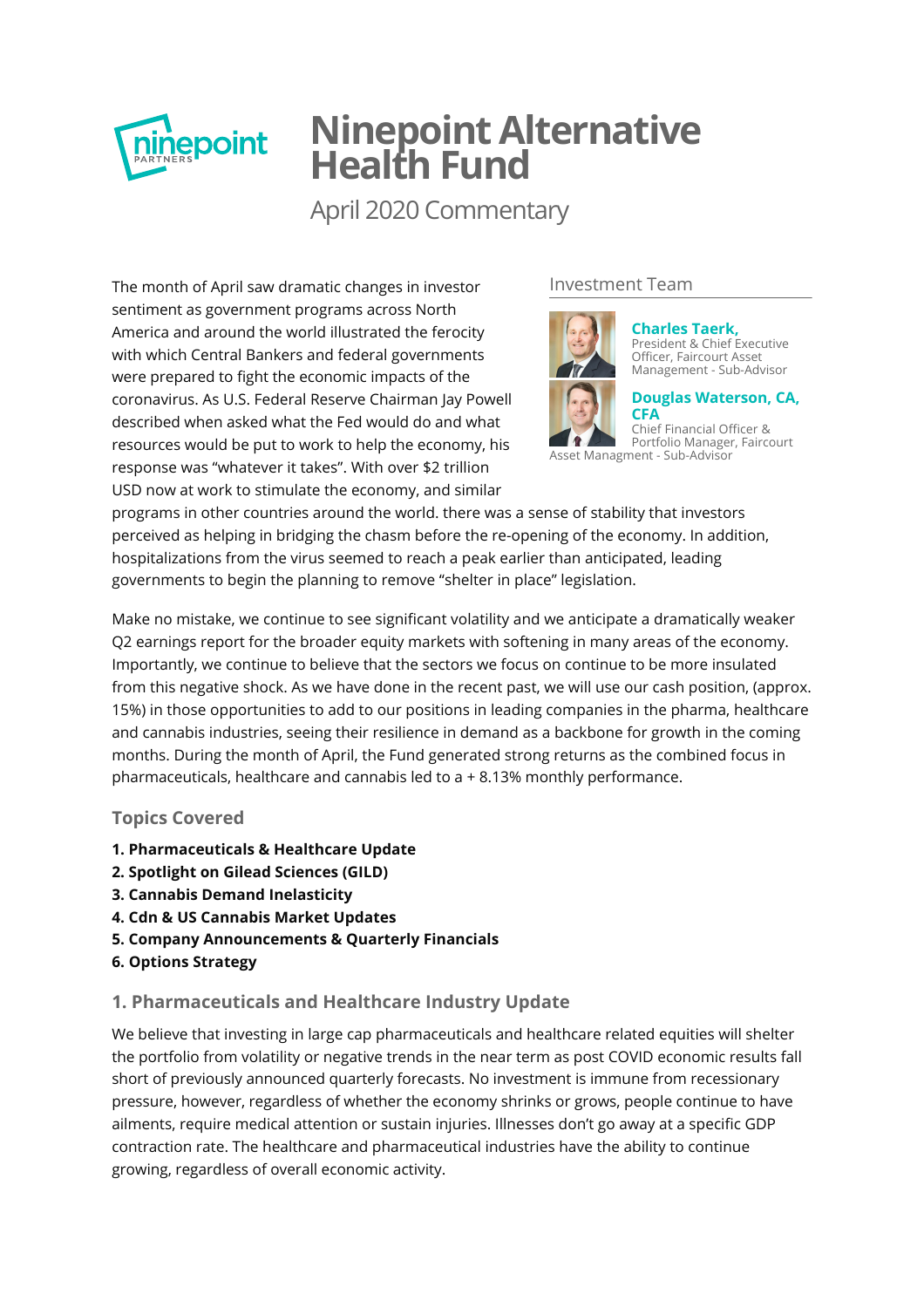If we look at the equity performance of UNH, ABT, MRK, PFE and JNJ, from the summer of 2008 through the end of 2009, we see equity growth along with stable dividends provide outperformance relative to the broader market. Over that 16 month period, investors came out ahead and we believe that similar dynamics favour this sector in this current market.

| <b>Name</b>                | <b>Total Return (Holding Period %)</b> | Total Return (Annualized %) | <b>CCY</b> |  |  |  |  |  |  |
|----------------------------|----------------------------------------|-----------------------------|------------|--|--|--|--|--|--|
| UnitedHealth Group Inc     | 2.0018%                                | 1.4976% USD                 |            |  |  |  |  |  |  |
| <b>Abbott Laboratories</b> | 3.4530%                                | 2.5787% USD                 |            |  |  |  |  |  |  |
| Merck & Co Inc             | 12.5637%                               | 9.2821% USD                 |            |  |  |  |  |  |  |
| Pfizer Inc                 | 3.5495%                                | 2.6505% USD                 |            |  |  |  |  |  |  |
| Johnson & Johnson          | $-3.7582%$                             | $-2.8321\%$ USD             |            |  |  |  |  |  |  |
| <b>S&amp;P 500</b>         | $-9.1699\%$                            | $-6.9595\%$ USD             |            |  |  |  |  |  |  |

Chart Data Time Period: 29-Aug-2008 - 30-Dec-2009

Source: Faircourt Asset Management

We believe that coronavirus has the potential to be a multi-year tailwind for the pharmaceutical industry. First, many of the companies are involved in developing treatments or vaccines for coronavirus. While not all of these will be successful, some will be and the rewards for success will be substantial as governments scramble to access successful treatments.

Possibly more important though is the political aspect. Large cap pharma was likely on track for significant negative regulatory changes in the US due to perceived price gouging that could have impacted sales and earnings for years. We believe that sentiment for the sector has improved considerably as the R&D effort driving drug development to combat coronavirus has spotlighted the value of this expensive work that develops breakthroughs to treat various ailments including cancer, diabetes, and HIV in addition to coronavirus.

# **2. Pharma Soptlight - Gilead Sciences & Remdesivir**

One of our portfolio companies is the first pharmaceutical company to complete a successful clinical trial with respect to a pharmaceutical in the ght against the novel coronavirus is **Gilead Sciences (GILD)** and its drug **Remdesivir.** The results from the placebo-controlled trial run by the National Institute of Allergy and Infectious Diseases (NIAID) shows that patients with COVID-19 who received remdesivir recovered faster than similar patients who received placebo. The head of NIAID praised the data saying it had a clear effect in lowering the time to recovery. In addition, the 800 person trial showed numerical improvement in mortality rates, however it did not reach statistical significance. In addition to the NIAID data, the company also released data regarding duration of treatment from the Gilead-sponsored Phase 3 SIMPLE trial in patients with severe COVID-19 disease. The data from the first study showed similar clinical improvements in patients with severe symptoms of COVID-19, regardless of whether they received 5 or 10 days of treatment.

The question of duration of treatment is important because the possibility of a shorter treatment course is beneficial in many respects, as the supply is severely limited and a shorter course can treat more patients while also freeing up more hospital resources. This is positive data not just for GILD or the pharma industry, but it is significant for the re-opening of the global economy. Psychologically, people will feel more confident in re-opening efforts knowing there are breakthroughs in treatments even in the more severe cases where patients have been on ventilators.

The strategy for rollout of remdesivir involves the company donating its current 1.5 million vials that should provide treatment for over 200,000 patients based on the 5 day regimen. The next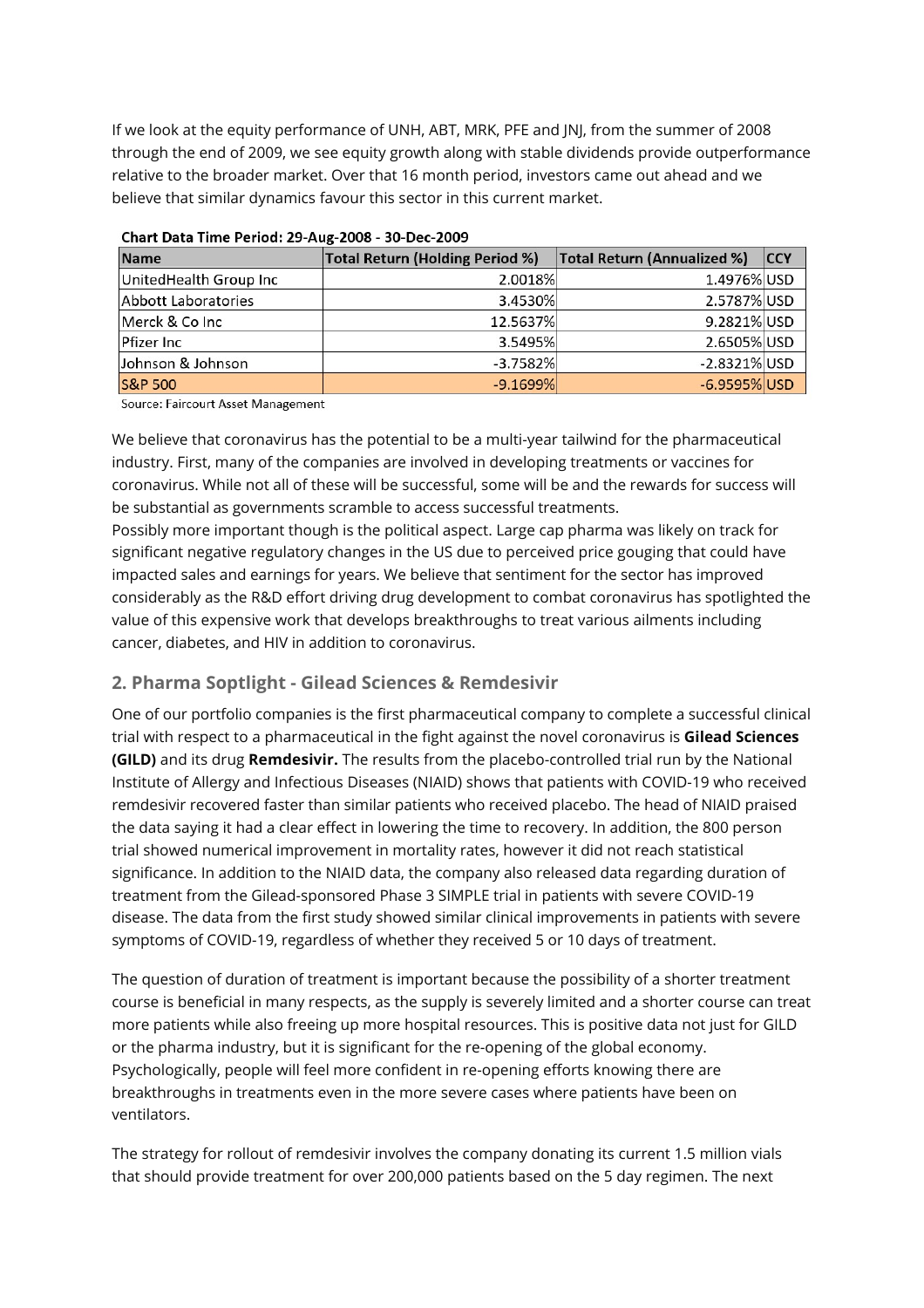stage is to distribute to governments for stockpiling where DCF models show it could add \$4/share to GILD. Potentially more meaningful for investors, is the confidence in the company's R&D efforts in the company's core anti-viral capability which could lead to a positive re-rating of the stock. **GILD has generated a solid 1 Yr return of 34%.**



Source: Rifiniitv

## **3. Cannabis Demand Inelasticity**

During the COVID period, with many people furloughed or waiting for new employment opportunities, investors wondered how the reduction in disposable income would affect the cannabis sector. What sales results are showing us is that the cannabis industry is exhibiting similar demand characteristics to alcohol. These sectors have demonstrated a tendency to weather economic downturns without losing sales and, in some circumstances, by increasing sales. During the 2008 financial crisis and ensuing recession, a time of rising unemployment, sales of alcohol increased by as much as 10% according to various industry and analyst reports from 2010. During the 1998 Quebec ice storm, which left close to 4 million people without electricity in Eastern Ontario, southern Quebec and New Brunswick, similar buying patterns were seen with alcohol sales increasing while it took weeks to get the provinces back up and running. With respect to cannabis sales during this period, we believe that some consumers are opting for less expensive brands or value packs, but history suggests they continue their consumption habits similar to alcohol.

No industry is recession-proof and history cannot be drawn upon to evaluate the cannabis industry because it was too young to have been significantly impacted by the last recession that began in 2008. The fact that cannabis businesses have been deemed essential suggests that cannabis has demand characteristics that would help the industry be recession-resistant and that sales could remain steady.

Overall, we are encouraged by the resilience of the cannabis sector and believe we are in the early innings of a recovery. Cannabis industries in both Canada and the US continue to work through specific challenges. In Canada, key challenges include an oversupply of lower quality flower combined with over-capacity of greenhouse cultivation. In addition, there are too many high cost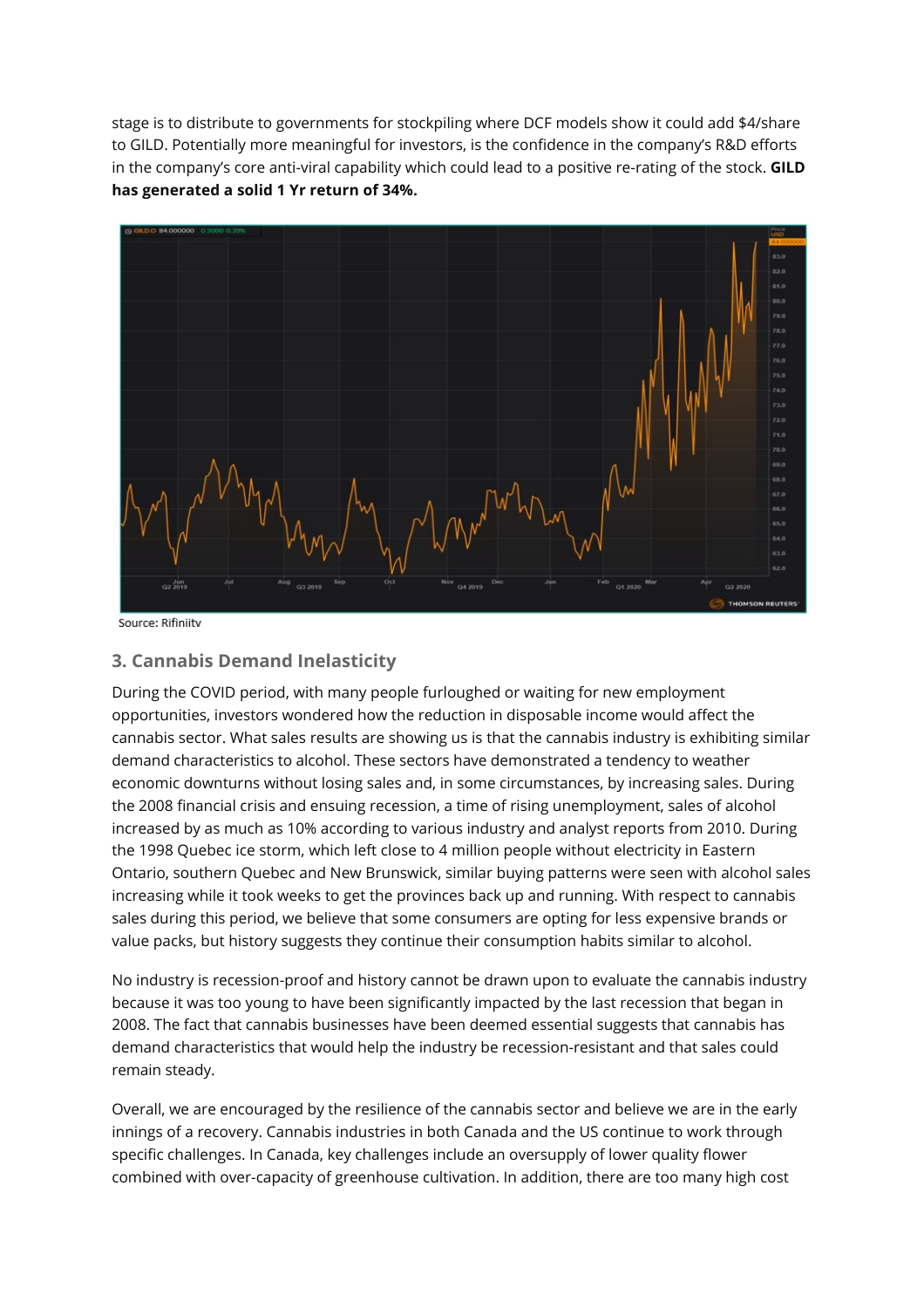producers not able to generate positive cash flow, while also dealing with the slow roll-out of 2.0 products. In addition, the continued lack of retail dispensaries continues to create a distribution bottleneck. In the US, regulatory delays in some states delayed recreational adoption, while there continues to be a lack of progress on federal legislation. Despite these delays and the obstacles that coronavirus has created the industry in each country has nonetheless made substantial progress. We continue to believe that our focus on quality names -meaning those that have the size, capital, and cost structures to compete effectively, will result in outperformance over time.

#### **4.0 Canadian Cannabis Market Dynamics**

Statistics Canada released cannabis retail sales data for the month of February 2020 that showed Canadian adult-use cannabis stores recorded sales of \$149.9 MM in February, a 4% increase on a sales per day basis MoM. This implies a \$2.5 B run-rate for the Canadian legal market. Sales growth was achieved in Ontario +3%, British Columbia +2% and Northwest Territories +9%. Of note in the most populous province, Ontario went from 27 to 45 stores "Authorized to Open" stores during the month. This offers an opening of distribution as the economy re-opens from the COVID19 lockdowns. British Columbia store count grew by 18 to 215 and Alberta added 20 to bring its total to 431.

Cannabis has been deemed an "Essential Service" in all jurisdictions in Canada except PEI during this period. Utilizing the online channel, implementing click and collect and curbside pick-up, provinces have enacted temporary measures to maintain social distancing and safety of its employees. As a result, sales growth during the COVID period has been strong in the online channel, based on discussions with Cheri Mara, the Chief Commercial Officer at the Ontario Cannabis Store The OCS has seen tremendous growth from typical day order volume pre-COVID of 2,000 to recent average daily order volume of 8,000, a 400% increase. The highest daily mark was over 13,000 online orders end of March.

Allowing medical and adult-use cannabis businesses to continue to operate also has a long-term positive effect for both consumers and the government as it prevents the black market from filling existing demand; keeps employment going, and generates significant tax revenue during a time when other commercial activity is severely constrained.

Long term, the key to further sales growth in Ontario is focussed on new brick and mortar stores, yet due to COVID, the approval and licensing of new applications has been put on hold. As a result, we continue to be selective when it comes to our exposure to the Canadian cannabis sector, owning companies that have lower cost operations, have cash on the balance sheet and have a strategic advantage that will sustain these companies well past the current economic period.

## **4.1 US Cannabis Market Dynamics**

Data from Edison Trends shows that growth in customer spending began during the ninth week of 2020 (Feb. 24 - March 1) and it has remained strong throughout to COVID period in April. It was initially suggested that "pantry loading" or stocking up in case of supply cutoffs were driving buying behaviour. However through March and into April, point of sale (POS) data from BDS Analytics was positive, up 16% Y/Y and 14% M/M for March, with a strong month of double-digit growth in most state markets. To further illustrate the demand inelasticity of cannabis, on Wednesday April 15th, the first US government stimulus cheques hit US bank accounts. US cannabis sales for April 15th were the highest in the history of legal cannabis, with total revenue up 50% vs. the typical sales/day observable for Wednesday's during the rest of 2020.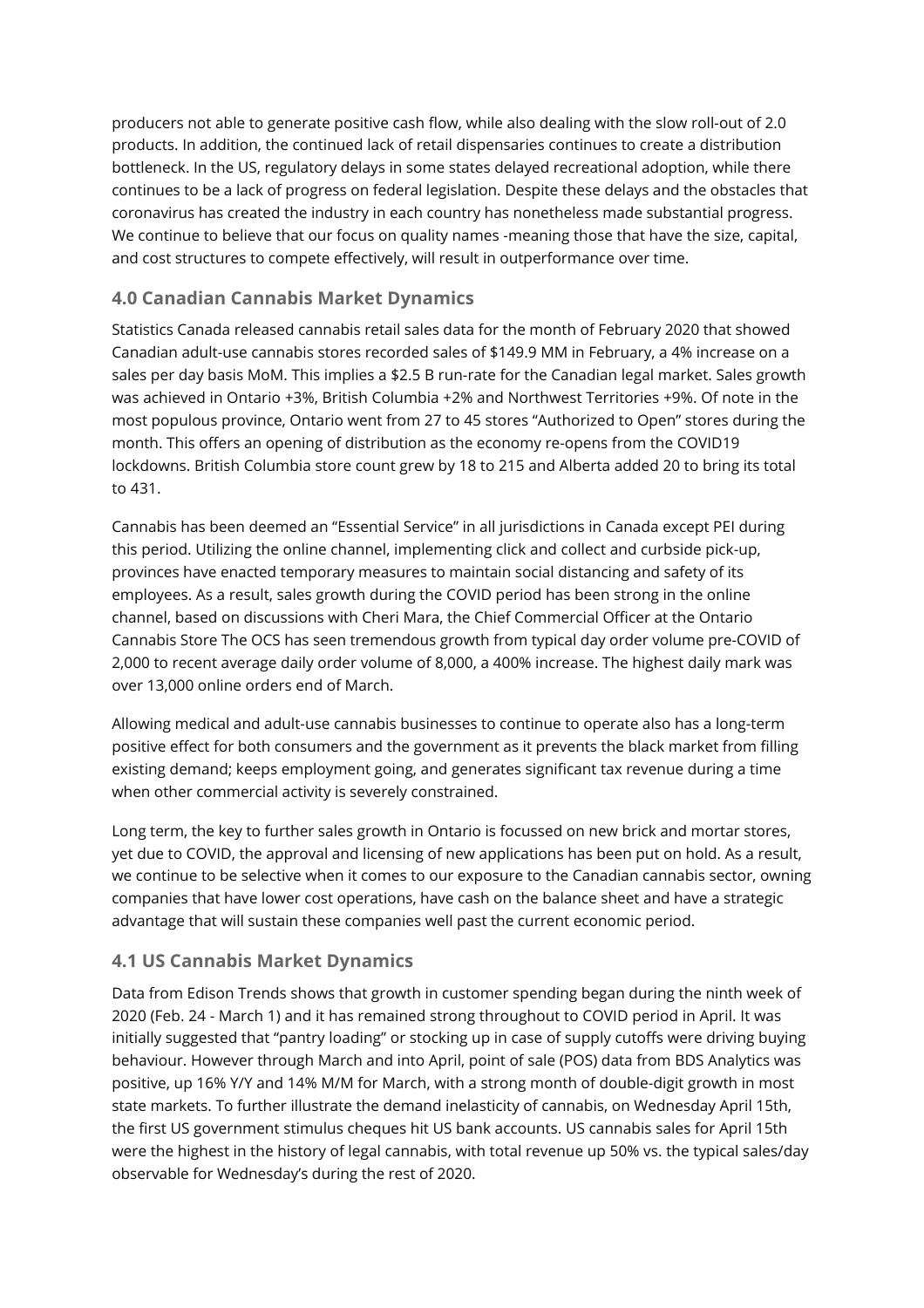During the week before 4/20, the annual celebration of cannabis, customers spent more than they had during that same week in 2019. In a recent call with management in mid-April, Akerna Inc, a company that provides seed to sale and logistics tracking in the US cannabis industry stated that delivery sales have increased ~150% over the comparable period Q119.



# March Year over Year Sales Growth: Mature State Markets

## **Data from Key States**

**AZ:** March sales were approx. \$80 million after total products dispensed jump 14.8% from the previous month.

**IL:** April Rec sales reached \$37.2 million. April sales were up 3.7% vs March, we interpret as a positive indicator for continued demand growth. Total Rec sales YTD is over \$147 million, a run rate basis of \$440 million for the year.

Sales to to out-of-state residents totaled \$7.5 million which could lead to pressure for neighbouring states such as WJ, KY, IN, MS, TN to legalize or forgo significant tax revenue. March.

**FL:** The largest medical state with over 320,000 patients, it provides public information on sales. Late April saw volumes approach the highs set just a month earlier, likely due to 4/20. Over the first four weeks of Q2/20, FL has dispensed 35% of last quarter's total non-smokeable products and 42% of last quarter's dried flower.

**CA:** The Golden State experienced its second double-digit growth month in a row following a long period of weakness since last August (+11% Y/Y in March).

**OR:** The Oregon Liquor Control Commission announced cannabis sales were up 30% in March compared to March 2019, making it the largest month on record for the state since it legalized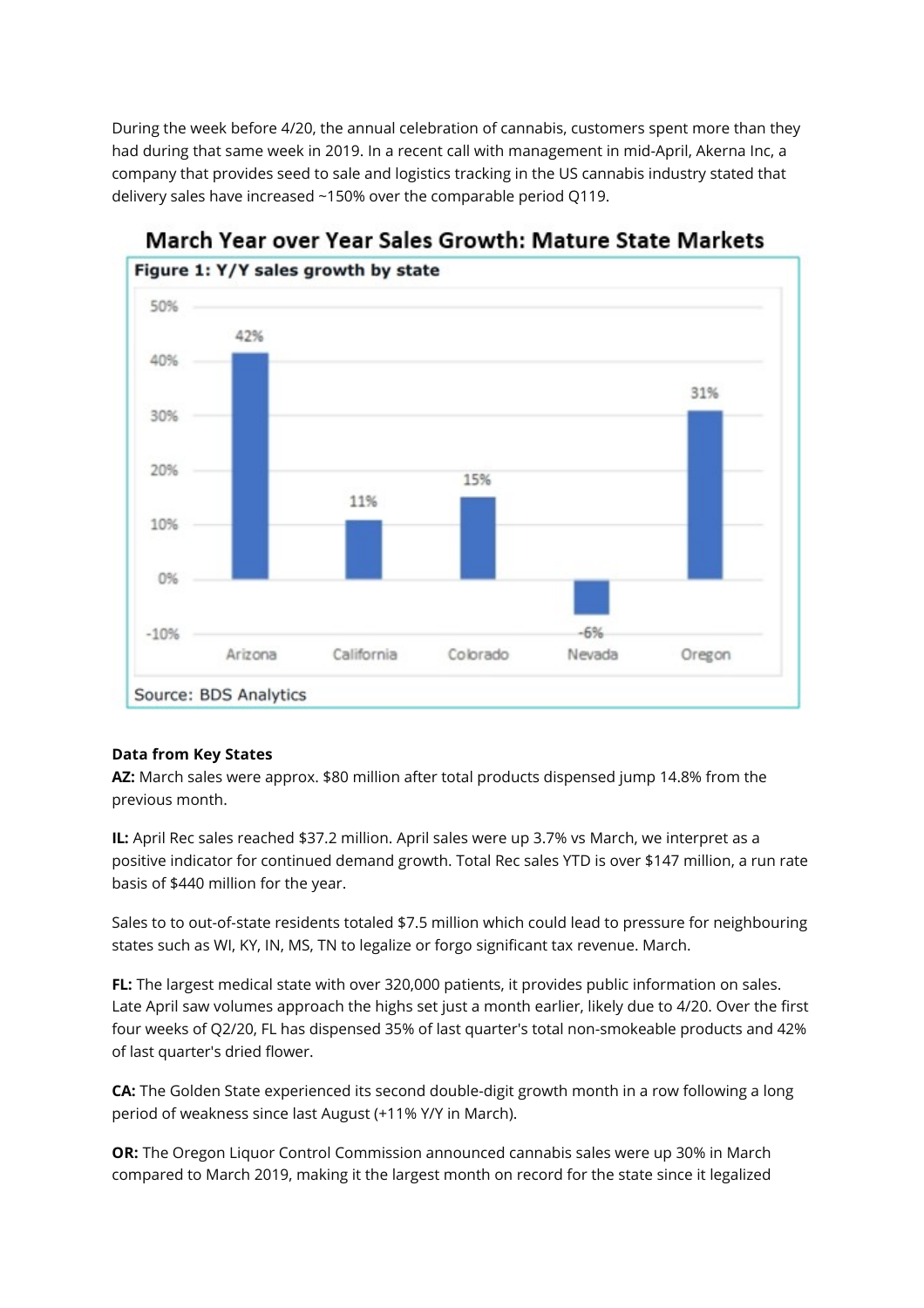cannabis back in July 2015. In March, OR residents spent over \$84.5 MM on cannabis sales.

**WA:** A recent report from Headset, April 2020 recreational marijuana sales in the state reached \$106 million, a record for the state. WA might represent a good test case to examine in terms of whether cannabis is "recession proof" similar to how alcohol sales fared during the Great Recession. The regulated market is relatively mature, and it generates a higher portion of sales from local customers as opposed to tourists, unlike other mature markets such as CA, CO or NV.

**NV:** In contrast with the broad strength noted, NV is seeing a decline Y/Y of 6% driven by COVID-19 related store closures with that state deciding to limit sales to the delivery channel since March 21. With the closure of casinos, tourism has been eliminated which accounts for roughly half of pre-COVID state wide sales. Store closures negatively impacted statewide sales as home delivery logistics, vehicle acquisition and registration took time to launch for many licensees.

#### **SAFE ACT inside the next stimulus package**

The COVID-19 crisis also has the potential to provide regulatory momentum for the cannabis sector. In 28 states, cannabis has been deemed an essential service, providing further validation and legitimacy to the industry. Currently eight states that legalized adult-use and medical cannabis are essential (AK, CA, CO, IL, MI, NV, OR and WA) and twenty states have deemed medical cannabis businesses to be essential as critical parts of the health care sector.

At the heart of the essential business orders is the recognition that medical cannabis programs serve patients who use cannabis as an alternative to treat medical conditions, and a majority of adult-use consumers have self-prescribed to avoid paying high fees for medical cards.





At the congressional level, there is a possibility that an amended version of the SAFE ACT could be included in a new COVID-19 stimulus package. The SAFE Act legislative objectives would allow cannabis companies to receive federally regulated banking services in those states where the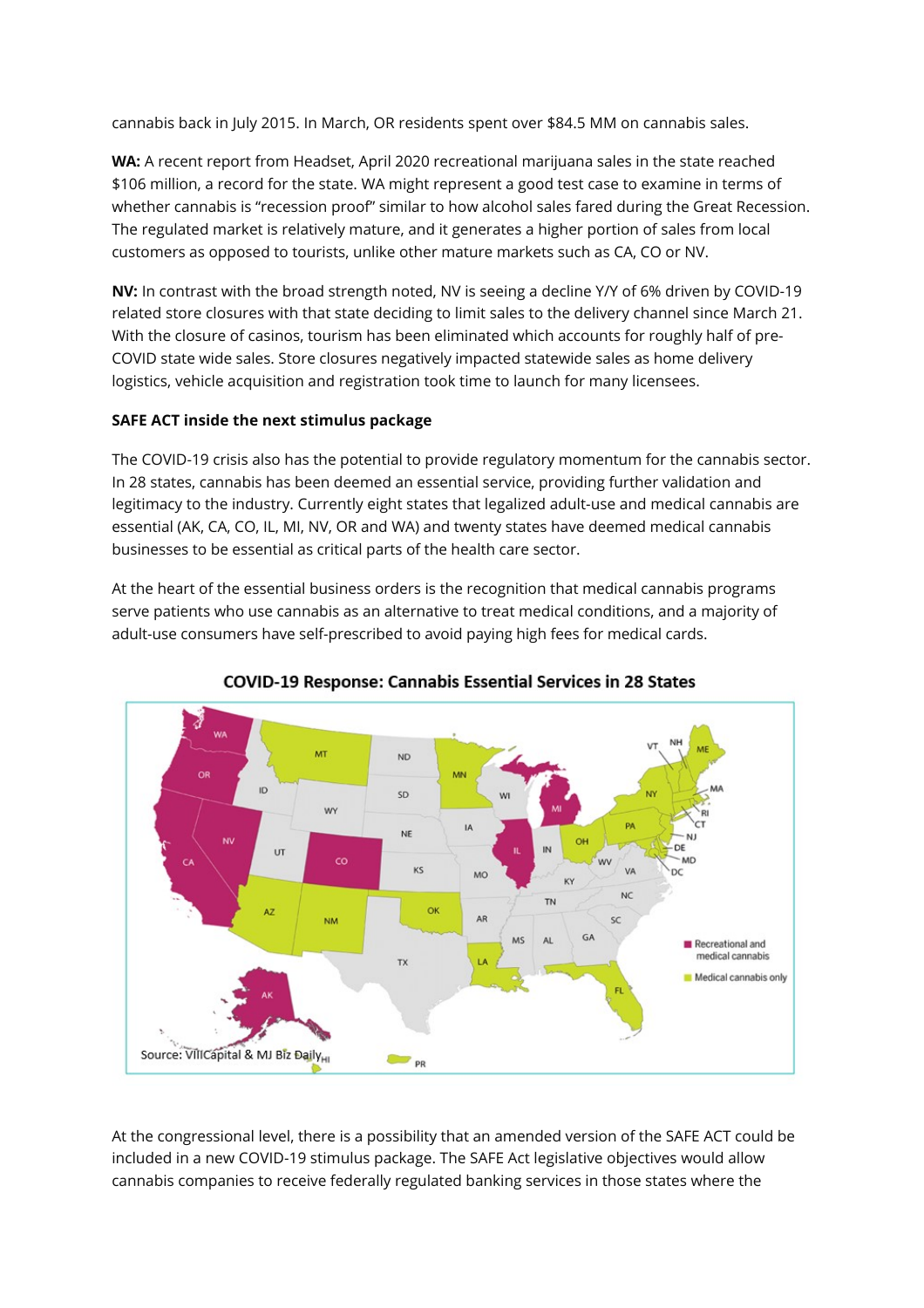industry is legal. Members of congress have sent open letters to Senate Majority Leader Mitch McConnel (R-Kentucky) and House Speaker Nancy Pelosi (D-California) and House Minority Leader Kevin McCarthy (R-California) urging them to include provisions for state-legal cannabis businesses and their employees in the next COVID-19 relief bill. The letter noted that the legal industry now employs over 240,000 Americans and generates a combined \$1.9B in state/local taxes.

# **5. Company Announcements & Quarterly Financials**

**Aphria Inc (APHA)** released strong O320 financial results during April. We believe the company is undervalued relative to other larger LPs that trade at higher multiples. We estimate that APHA trades at an approx. 50% discount to its large LP peer group on an EV/EBITDA basis. Its strengths include its recreational sales that are second to industry leader Canopy Growth (WEED) in domestic recreational sales, and is one of only a small group of Cdn. producers that have strong gross margins and EBITDA margins from its Canadian operations. It is also operating and expanding a pharmaceutical distribution business in Europe and has built up over \$500 million in cash on its balance sheet. As part of its Q320 presentation, management suggested that APHA had approximately 17%-20% of the vape market, while also holding the #1 SKU in oils and #5 SKU in flower with its brand Solei.

During the quarter, Q320 total revenue was \$144 million an increase of 20% from the prior quarter. The CC Pharma business represented \$88 million, up \$2 million in the quarter. Net cannabis revenue was \$55.6 million, an increase of 65% from the prior quarter. Gross Margin came in at \$59.6 million or 43%. Importantly, the company produced over 14,000 kgs of cannabis and lowered their All in Cash Cost/Gram to \$0.93 while their average selling price of adult-use cannabis increased to \$5.47 per gram in the quarter, compared to \$5.22 per gram in the prior quarter. Net income reached \$5.7 million, or \$0.02 per share.

**Trulieve Cannabis (TRUL)** continues to be an example of resilience amidst the uncertain economic backdrop, where we now see an acceleration of growth into Q120. The company continues to open new dispensaries in Fla, as construction has been allowed to continue during COVID-19. In addition Fla regulators are continuing to visit sites and approve new store openings. Currently TRUL has 46 stores in Fla, with six under construction and a total of 20 additional stores slated for opening by year end. The company continues to execute efficiently during COVID-19. While statewide sales of dried flower continue to grow, TRUL market share continues to rise. During the week April 13-20, state wide sales jumped 24%, 18% above their prior 7-week average while TRUL flower sales jumped 32%, taking market share back to its prior highs of 59% vs. the prior 7-week average of 56%. Similar growth has been seen with oil based products with sales up 19% w/w, finishing 6% above their prior 7-week average. TRUL's oil-based product sales climbed 21%, taking market share up to 52% vs. the prior 7-week average of 50%. The combination of increased brick and mortar stores combined with its fleet of 200 vehicles providing home delivery, TRUL continues to lead all MSO's with industry leading cash flow from operations.

**The Valens Company (VLNS)** reported its Q1/20 financial results with net revenues of \$32.0 million a 4.4% increase from the previous quarter. Gross margins were 56.6%, below consensus estimates of 68.6%, however adjusted EBITDA was \$14.3 million, in-line with consensus estimates of \$14.6 million. The company ended the quarter with \$44 million of cash and short-term investments on hand. We see VLNS offering a unique space in the cannabis industry as the only public company to offer five different methods of extraction in the country, providing a broad list of product formats to offer CPG companies that desire entry into the cannabis space.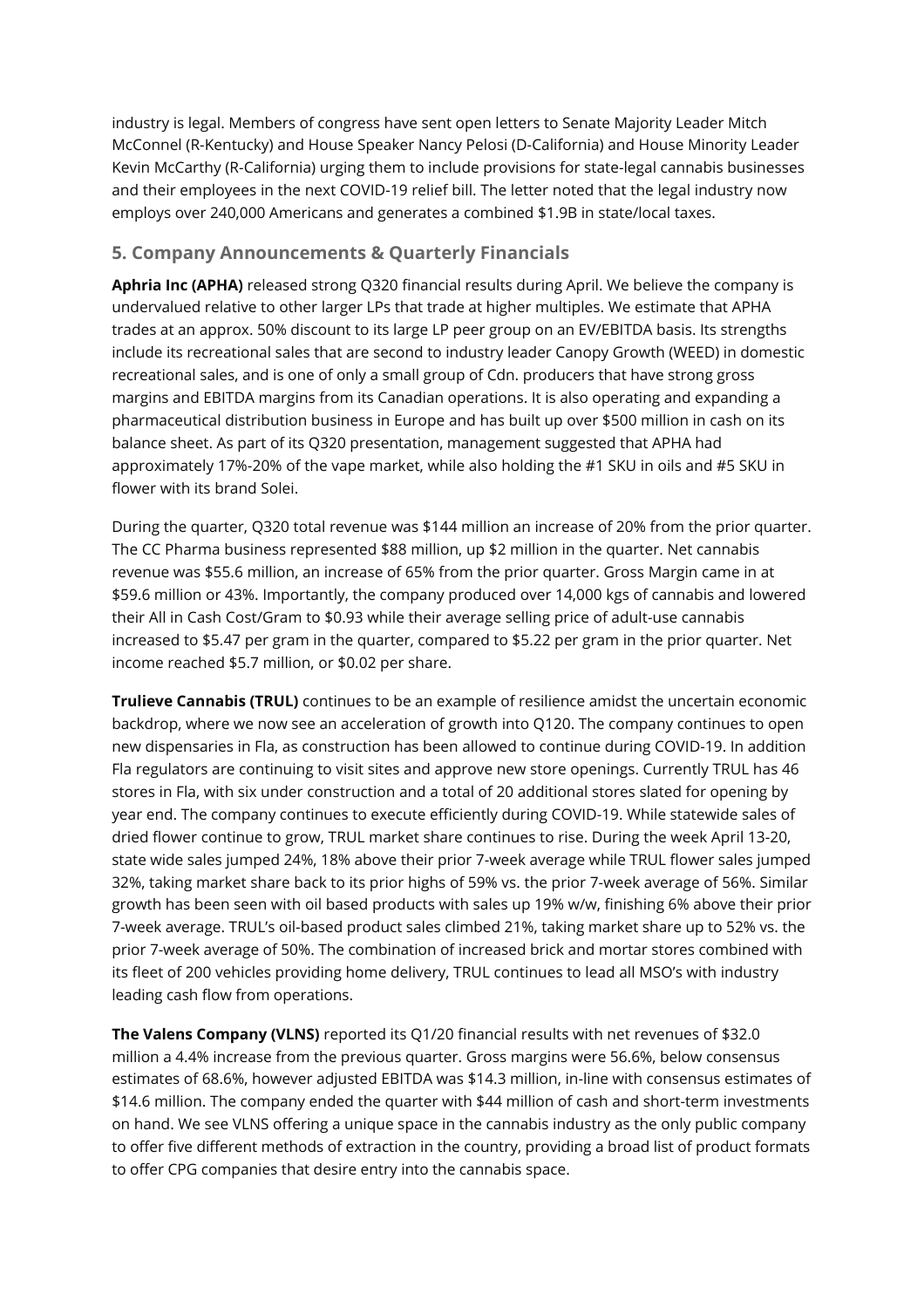**Constellation Brands (STZ)** and **Canopy Growth (WEED)** announced the exercise of ~18.9M WEED warrants (C\$12.98/sh) by STZ's wholly-owned subsidiary Greenstar Canada. The \$245 million investment takes STZ ownership to 38.6% of WEED. STZ has warrants in WEED with an expiration date of November 1, 2023 potentially taking its ownership to 55.8%. The exercised warrants were set to expire deep in the money (approx. 40% discount to market), with WEED share price at close May 1 of \$21.43. In that light the exercise by STZ is not surprising. The question is whether the investment was made because of financial incentives (the discount) vs. a "vote of confidence" in the company and/or the sector. The company continues to "right-size" with the recent announcement of closures of various international operations and Canadian cultivation assets, the question still hovering over the company is when will the company be in a position to generate positive cash flow? Surely the added cash to the balance sheet is important as the entire sector continues to be capital constrained. In this respect, WEED is in a league by itself.

In its continued refocussing of operations, **WEED** announced a series of global operational reductions as part of an ongoing strategic review of the business. The Company announced an:

-exit to operations in South Africa and Lesotho; -shut down of its indoor facility in Yorkton, Saskatchewan; -cease operations at its cultivation facility in Colombia -cease its hemp farming operations in Springfield, New York.

The company has reduced its greenhouse cultivation by approx. 60% in Canada and production in various market around the world, refocussing the business to potentially become a more "asset light" operation, buying inputs from others, marketing brands and formats based on its strength in marketing.

#### **Pharma/Healthcare Allocation**

**Abbott Labs (ABT)** recently launched three diagnostics tests for COVID-19, and a serology blood test for the detection of the antibody, IgG, on its lab-based immunoassay platforms. During April, ABT announced Q120 financials that achieved sales of \$7.7 billion. The company reported adjusted diluted earnings per share (EPS) from continuing operations, which excludes specified items, at \$0.65 in the first quarter. ABT has a healthy balance sheet, including approx \$3.7 billion in cash, with credit facilities in place that could provide additional access to up to \$5 billion, if needed.

**Johnson & Johnson (JNJ)** announced it has a lead vaccine candidate for COVID 19 treatment, reported 1Q20 financials that support our investment, with top line sales of \$20.7 billion versus consensus of \$19.7 billion. JNJ announced a dividend increase of 6.3%, with strength driven by the consumer health division where sales grew 11.0%. Its pharmaceutical sales grew 10.2% driven by Stelara (a drug that deals with colitis) and Darzalex which just received approval from the Committee for Medicinal Products for Human Use (CHMP) of the European Medicines Agency (EMA) recommending approval in the treatment of adult patients with multiple myeloma.

**United HealthGroup (UNH)** also released Q1 financial results. Total revenue was \$64.4 billionup 6.8% y/y. First quarter 2020 net earnings were \$3.52 per share. These results reflect minimal impact from the progression of the COVID-19 virus across the U.S. in Q1. During Q2 UNH has implemented multiple investment initiatives including coverage expansions and increased access to critical care and pharmacy services, while also seeing lower elective care demand that is limiting payouts. UNH is one of only a few companies that has maintained its full year EPS outlook for 2020, including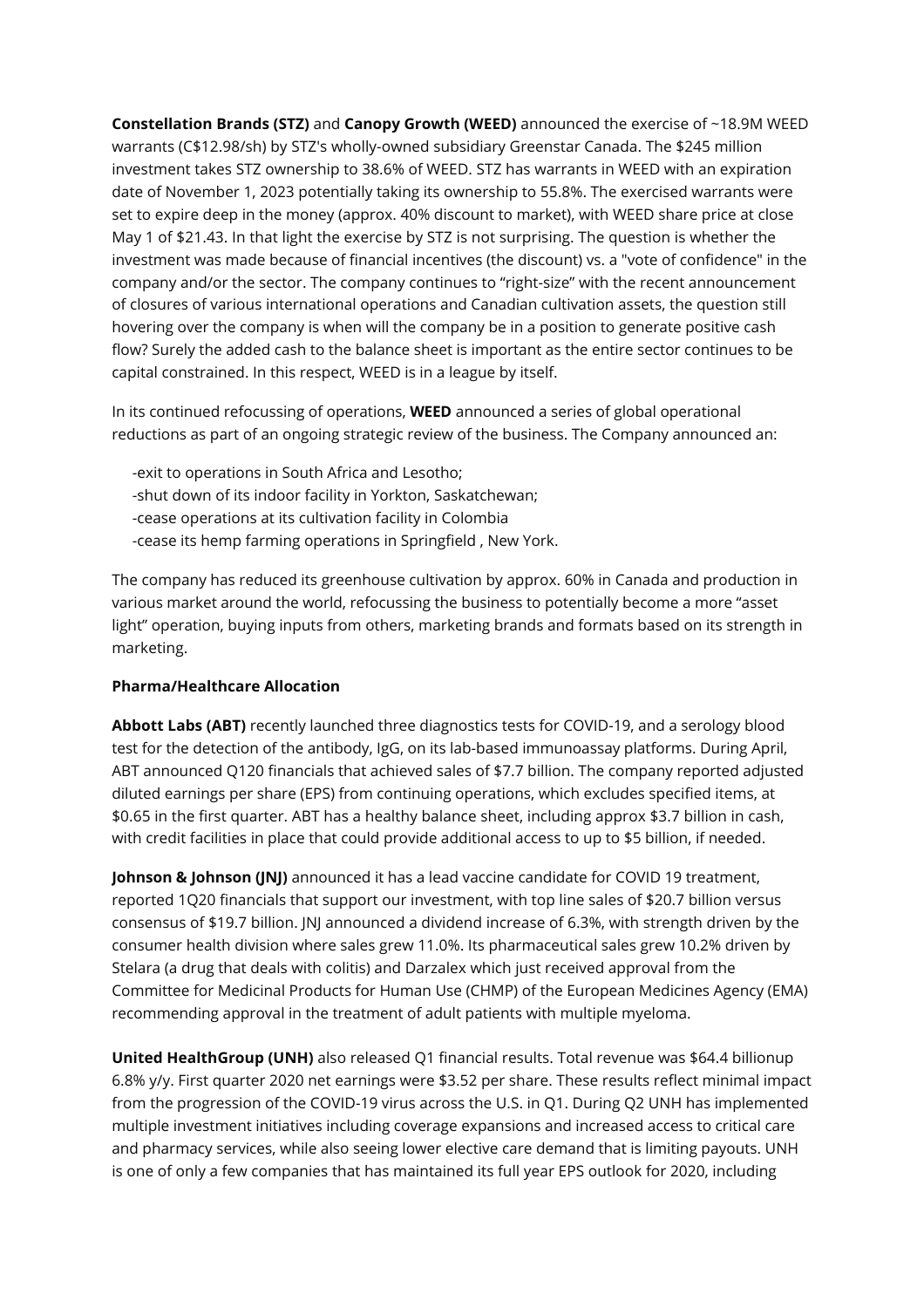adjusted EPS of \$16.25-\$16.55.

At a time of uncertainty and volatility in equity markets, these companies are providing the opportunity for strong returns for the Fund.

#### **6. Option Writing**

During April the Fund continued using its option strategy to enhance risk adjusted returns. With the above average volatility in the cannabis and associated health care sectors, we are able to generate significant option premium, while lowering the overall volatility of the Fund relative to its underlying benchmark. Since inception of the option writing program in September 2018, the Fund has generated significant income from option premium of over \$2.74 million.

During the month we used our option strategy to assist in rebalancing the portfolio in favor of names we prefer while generating option income. We continue to write cash secured puts out of the money at strike prices that offered opportunities to increase our exposure, at more attractive prices, to names already in the Fund including Aphria (APHA). During the month, we were able to write covered calls and strangles on names we feel are range bound near term and from which we could receive above average premiums. Examples of such trades include Aphria (APHA), and Gilead (GILD), with covered calls on GILD having been especially rewarding since the news on remdesivir has been in the headlines all month. Explained below is the summary of just one of our trades on Gilead for the month of April.

Gilead is a top 10 holding and we currently have a positive view on the name but of late has been trading at increasingly elevated volatility as explained in earlier paragraphs, based on the exciting news in the treatment of the coronavirus. In our opinion the extreme volatility levels we witnessed on GILD are offering us a rare opportunity to earn additional returns on our position. On April 24th GILD was trading at USD \$82.65 and we wrote a 7 day covered call by selling an April 24th expiry at the elevated volatility level of 107% with strike price USD\$95.00 and earning USD\$1.28. That equates to a strike yield of 1.35% for 7 days outstanding or the equivalent of 80% for a year. The breakeven for being assigned would be USD\$96.28 or 16.5% higher than the reference point when the trade was placed. We took this opportunity to capture some additional upside, 16.5% more to be accurate, by selling some high priced calls. On August 24th GILD ended trading out of the money at USD \$81.31 whereby we were able to once again roll the contract forward and sell additional calls capturing further upside potential.

The Ninepoint Alternative Health Fund, launched in March of 2017 is Canada's first actively managed mutual fund with a focus in the cannabis sector and remains open to new investors, available for purchase on a daily basis. Utilizing our actively managed approach we are able to generate industry leading risk adjusted returns.

Charles Taerk & Douglas Waterson The Portfolio Team

#### **Faricourt Asset Management**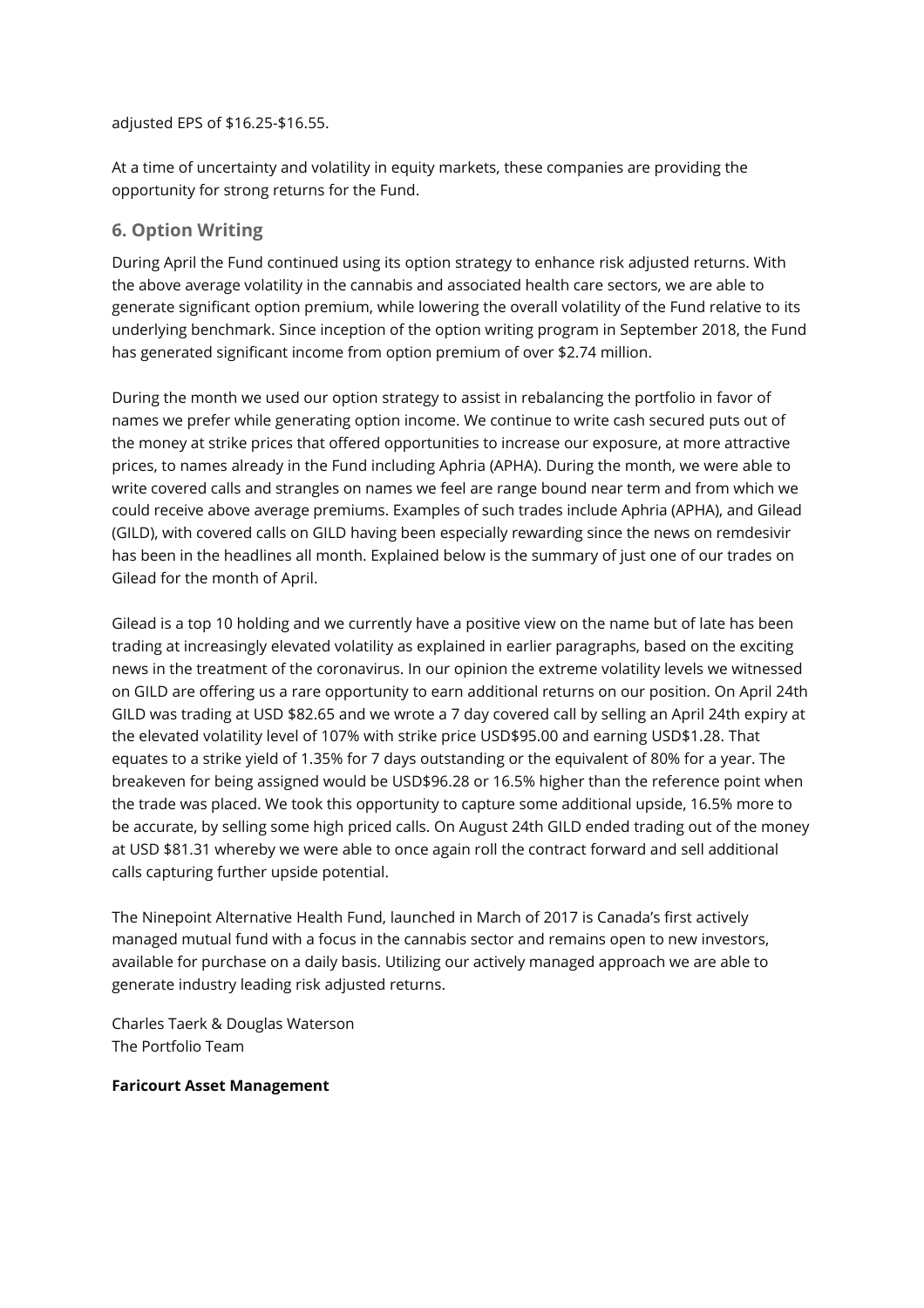#### Compounded Returns<sup>1</sup>

|              | 1MTH | <b>YTD</b> | 3MTH     | 6MTH     | 1YR      | <b>INCEPTION</b> |
|--------------|------|------------|----------|----------|----------|------------------|
| <b>FUND</b>  | 8.13 | $-7.93$    | $-8.27$  | $-10.10$ | $-34.22$ | 16.48            |
| <b>INDEX</b> | 9.99 | $-20.11$   | $-18.22$ | $-18.29$ | $-41.02$ | $-0.23$          |

#### Statistical Analysis

|                           | <b>FUND</b> | <b>INDEX</b> |
|---------------------------|-------------|--------------|
| <b>Cumulative Returns</b> | 51.87%      | $-0.63%$     |
| <b>Standard Deviation</b> | 29.93       | 32.91        |
| Sharpe Ratio              | 0.51        | $-0.05$      |

 $^1$  All returns and fund details are a) based on Series F units; b) net of fees; c) annualized if period is greater than one year; d) as at April 30, 2020. The index is 70% Thomson Reuters Canada Health Care Total Return Index and 30% Thomson Reuters United States Healthcare Total Return Index and is computed by Ninepoint Partners LP based on publicly available index information.

#### **The Fund is generally exposed to the following risks. See the prospectus of the Fund for a description of these risks: Cannabis sector risk • Currency risk • Cybersecurity risk • Derivatives risk • Exchange traded fund risk •** Foreign investment risk • Inflation risk • Market risk • Regulatory risk • Securities lending, repurchase and reverse repurchase transactions risk • Series risk • Specific issuer risk • Sub-adviser risk • Tax risk

Ninepoint Partners LP is the investment manager to the Ninepoint Funds (collectively, the "Funds"). Commissions, trailing commissions, management fees, performance fees (if any), and other expenses all may be associated with investing in the Funds. Please read the prospectus carefully before investing. The indicated rate of return for series F shares of the Fund for the period ended April 30, 2020 is based on the historical annual compounded total return including changes in share value and reinvestment of all distributions and does not take into account sales, redemption, distribution or optional charges or income taxes payable by any unitholder that would have reduced returns. Mutual funds are not guaranteed, their values change frequently and past performance may not be repeated. The information contained herein does not constitute an offer or solicitation by anyone in the United States or in any other jurisdiction in which such an offer or solicitation is not authorized or to any person to whom it is unlawful to make such an offer or solicitation. Prospective investors who are not resident in Canada should contact their financial advisor to determine whether securities of the Fund may be lawfully sold in their jurisdiction.

The opinions, estimates and projections ("information") contained within this report are solely those of Ninepoint Partners LP and are subject to change without notice. Ninepoint Partners makes every effort to ensure that the information has been derived from sources believed to be reliable and accurate. However, Ninepoint Partners assumes no responsibility for any losses or damages, whether direct or indirect, which arise out of the use of this information. Ninepoint Partners is not under any obligation to update or keep current the information contained herein. The information should not be regarded by recipients as a substitute for the exercise of their own judgment. Please contact your own personal advisor on your particular circumstances. Views expressed regarding